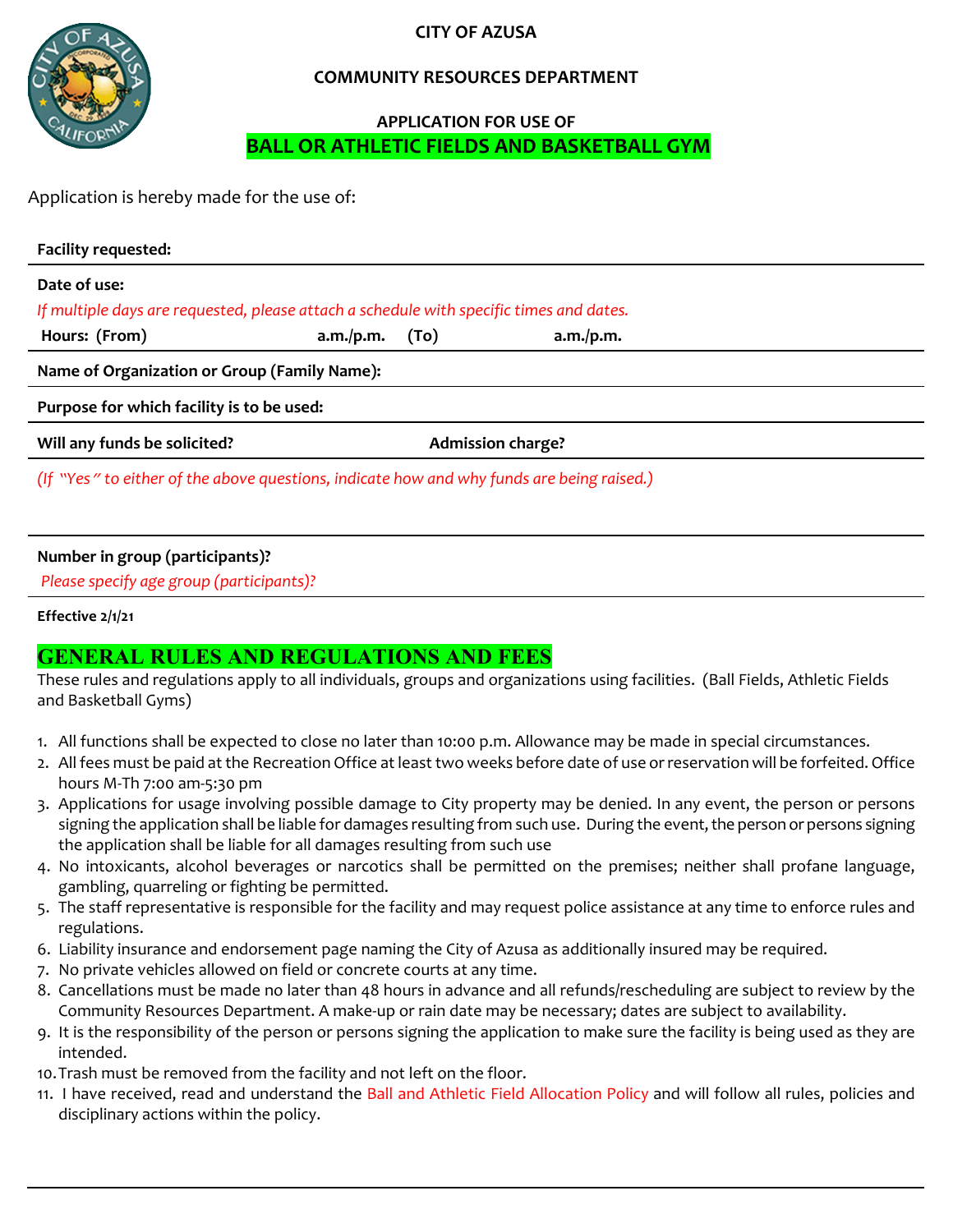**We, the undersigned, hereby agree to abide by and enforce all rules and regulations pertaining to use of recreational**  facilities established by the City of Azusa and the Azusa Parks and Recreation Commission. General Rules and Regulations are **listed above. All parties involved in the use of any City of Azusa's recreation facilities agree to hold harmless said City of Azusa from any and all claims of liability resulting from use of such facilities:**

| Signed: | Date:                                                                               |
|---------|-------------------------------------------------------------------------------------|
|         | (Authorized signer or person responsible and liable for all organization decisions) |

| <b>Printed name:</b> |  |
|----------------------|--|
|----------------------|--|

|                 |                  | Phone $# ($ |
|-----------------|------------------|-------------|
|                 |                  | Cell #      |
| Address & City: | <b>Zip Code:</b> | Email:      |

# **RENTAL FEES**

| <b>MEMORIAL PARK</b>                     | <b>APPLICATION/RENTAL</b> | <b>MEMORIAL PARK</b>    | <b>Office Use</b> |
|------------------------------------------|---------------------------|-------------------------|-------------------|
| Baseball Field - North Diamond           |                           | \$32.00/Hr.             |                   |
| Softball Field - Southeast Diamond       |                           | \$32.00/Hr.             |                   |
| <b>Ball Field Night Time Use</b>         |                           | \$45.00/Hr.             |                   |
| Preparation of Ball Field                |                           | \$28.00 per field       |                   |
| Use of Set of Bases                      |                           | \$17.00 per field       |                   |
| Deposit on Bases                         |                           | \$210.00 per field      |                   |
| Use of Slo-Pitch Strike Zone Mat         |                           | \$17.00 per field       |                   |
| <b>Staff Scorekeeping</b>                |                           | \$17.00/Hr.             |                   |
| Athletic Field (Lights not included)     | Grass Area                | \$65.00/Hr.             |                   |
|                                          |                           |                         |                   |
| <b>MEMORIAL PARK &amp; MEMORIAL PARK</b> |                           | <b>MPK-MPK NORTH</b>    |                   |
| <b>NORTH-ARMORY GYMNASIUM</b>            |                           | <b>GYMNASIUM</b>        |                   |
| Gym at Memorial Park or Memorial Park    | \$70.00/Hour              | <b>Non-Resident Fee</b> |                   |
| North (NRC)                              |                           | \$200.00                |                   |
| <b>NORTHSIDE PARK</b>                    | <b>APPLICATION/RENTAL</b> | <b>NORTHSIDE PARK</b>   |                   |
| Softball Field                           | North                     | \$32.00/Hr.             |                   |
| Softball Field                           | South                     | \$32.00/Hr.             |                   |
| Ball Field Night Time Use                |                           | \$45.00/Hr.             |                   |
| Preparation of Ball Field                |                           | \$28.00 per field       |                   |
| Use of Set of Bases                      |                           | \$17.00 per field       |                   |
| Deposit on Bases                         |                           | \$210.00 per field      |                   |
| Use of Slo-Pitch Strike Zone Mat         |                           | \$17.00 per field       |                   |
| <b>Staff Scorekeeping</b>                |                           | \$17.00/Hr.             |                   |
| Athletic Field (Lights not included)     | Grass Area                | \$65.00/Hr.             |                   |
| <b>Non-Resident Fee</b>                  |                           | \$55.00                 |                   |
| <b>GLADSTONE PARK</b>                    | <b>APPLICATION/RENTAL</b> | <b>GLADSTONE PARK</b>   |                   |
| <b>Baseball Field</b>                    |                           | \$32.00/Hr.             |                   |
| Ball Field Night Time Use                |                           | \$45.00/Hr.             |                   |
| Preparation of Ball Field                |                           | \$28.00 per field       |                   |
| Use of Set of Bases                      |                           | \$17.00 per field       |                   |
| Deposit on Bases                         |                           | \$210.00 per field      |                   |
| Use of Batting Cages                     |                           | \$17.00?Hr.             |                   |
| <b>Staff Scorekeeping</b>                |                           | \$17.00/Hr.             |                   |
| Athletic Field (Lights Included)         | Grass Area                | \$35.00/Hr.             |                   |
| <b>Non-Resident Fee</b>                  |                           | \$55.00                 |                   |
| <b>ZACATECAS PARK</b>                    | <b>APPLICATION/RENTAL</b> | <b>ZACATECAS PARK</b>   |                   |
| Athletic Field                           | Grass Area                | \$65.00/Hr.             |                   |
| <b>Non-Resident Fee</b>                  |                           | \$55.00                 |                   |
|                                          |                           | <b>TOTAL DUE</b>        |                   |